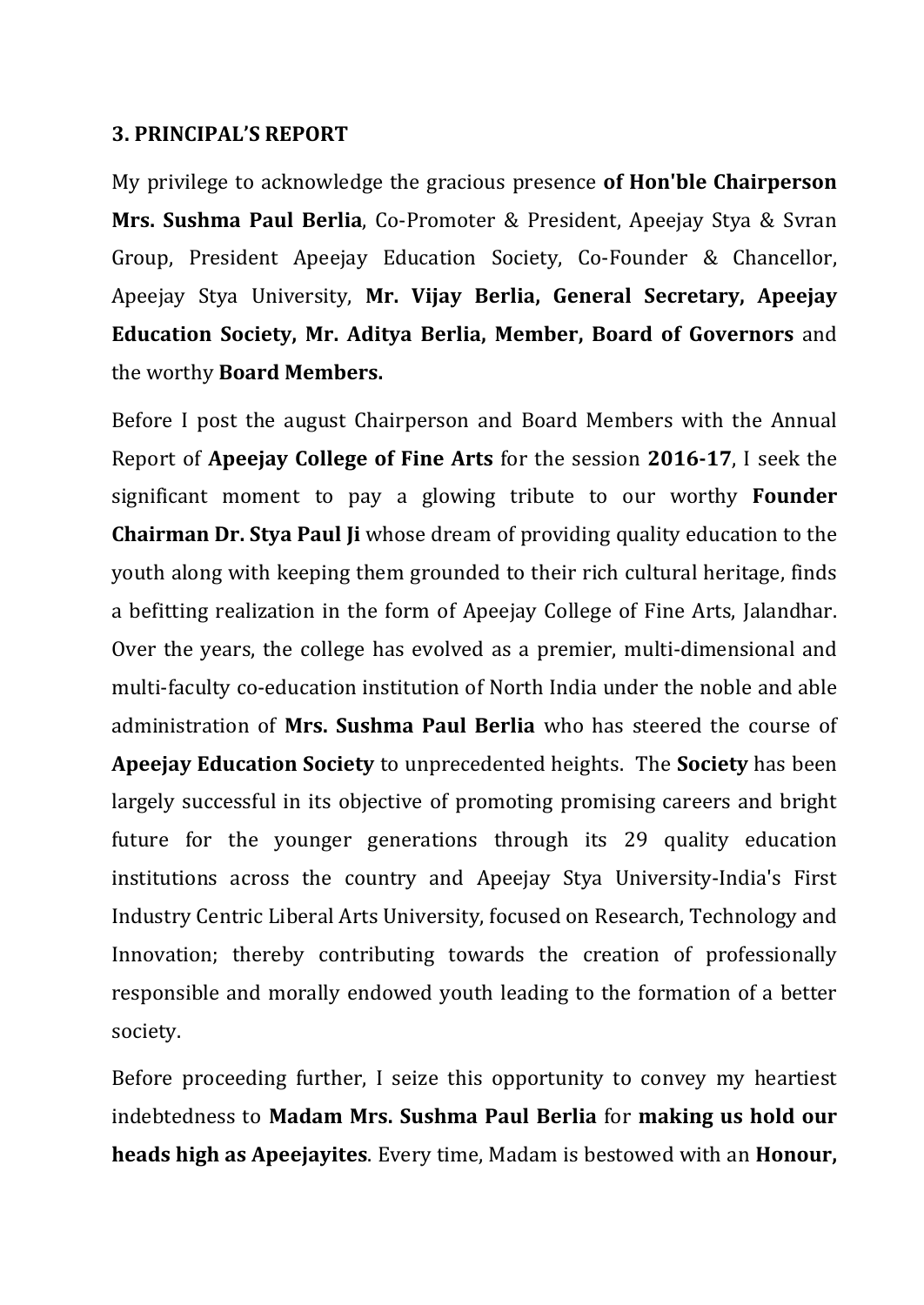we are fortunate to bask in its glory. I extend my congratulations to Madam for the latest honours conferred on her. In Feb. 2017, '**Skill Tree Knowledge Consortium' and 'Great Place to Study – Research Institute' felicitated Mrs. Sushma Paul Berlia** with the Exemplary Award for her **'Outstanding Contribution to Education and Industry' at the 3rd Great Place to Study India Edition Awards** held in **House of Commons, London**.

She was also conferred the '**Hall of Fame Award' at the 9th BBC Knowledge & DNA Innovative Education Leadership Awards held in Feb 2017**, and the prestigious 'Lokmat Women at Work Leadership Award' at the Lokmat Corporate Excellence Awards 2017 held at Mumbai.

In 2016, Mrs. Berlia was conferred the **'Education Leader of the Year'** by the Worldwide Achievers Asia Education Summit & Awards. She was also felicitated by CII at the **5th University-Industry Congress: Higher Education Summit**, for being **'Global Outstanding Leader in the field of Higher Education and Industry' in December 2015.**

**In June 2016, Mrs. Berlia made a keynote address on 'Achieving Gender Parity'** at the prestigious international forum Horasi: **The Global Visions 2016 at Cascais, Portugal,** which was well-received by the international audience of leading education innovators and policy makers.

In fact, **Madam Mrs. Sushma Paul Berlia** is one of the few accomplished personalities of India who are constantly chased by **Awards, Honours and Recognition** and it is the **Organizations** and **Institutions** which feel honoured in honouring her.

## **COLLEGE PROFILE**

In recognition of the achievements and accomplishments of **ACFA** in the fields of Research, Academics, Consultancy and Extension Activities, **University Grants Commission, New Delhi** and **National Accreditation and**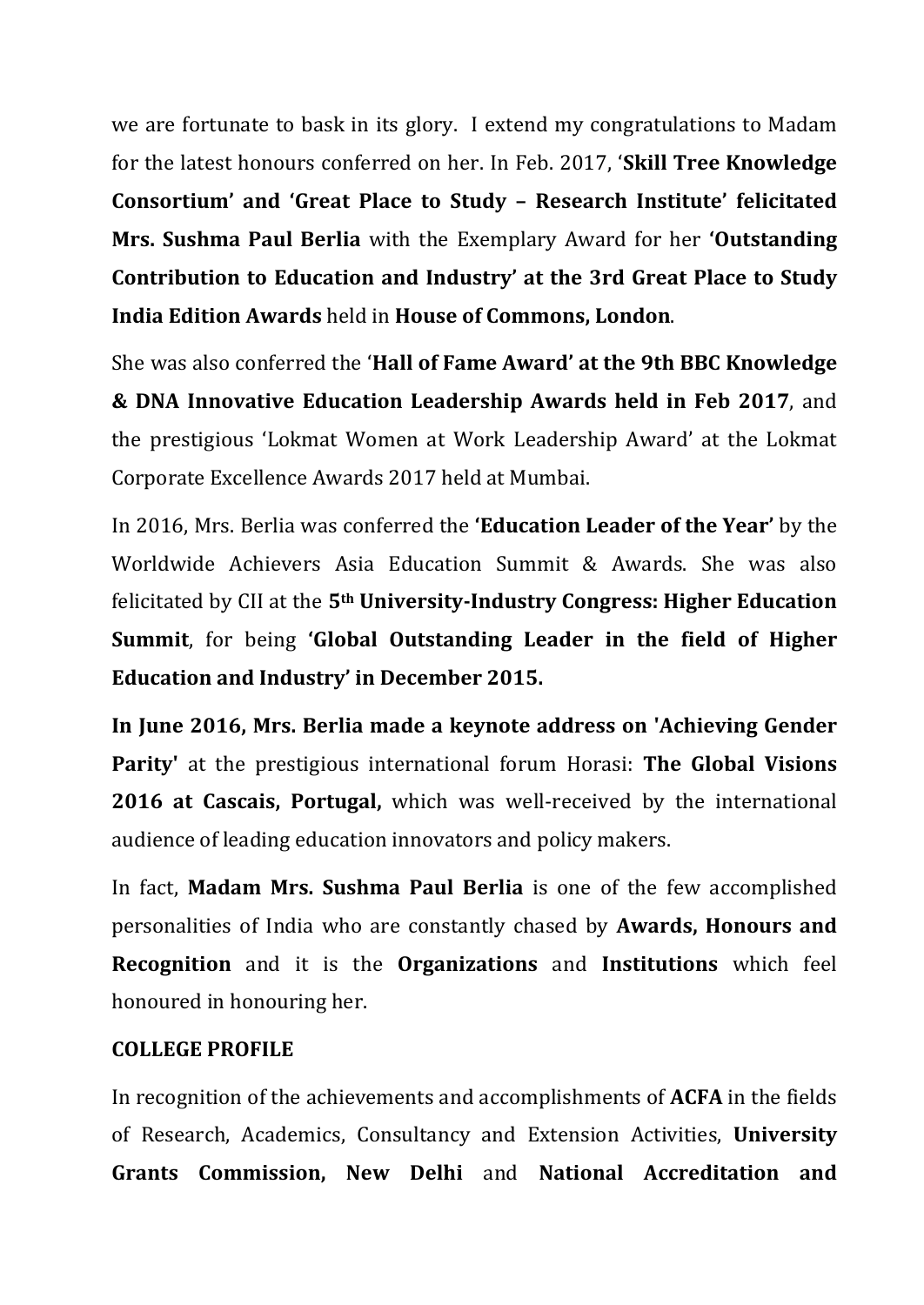**Assessment Council, Bangalore** have bestowed on the College the status of **College with Potential for Excellence** and the **Highest Grade 'A'**  respectively.

The college is in the final stages of seeking **accreditation for its third cycle** by **NAAC and also for the Centre of Excellence Status by UGC.**

## **CURRENT DATA**

At present, there are five faculties, 24 Departments, 46 Permanent Faculty Members, 68 Contractual Faculty Members and 24 Non-Teaching Staff.

## **ACADEMIC ACHIEVMENTS (Annexure-I, Page 21-33)**

We bag the maximum number of **first positions in GNDU every year**. This year also we have a long tally of our proud achievers with **259 meritorious students**.

| S. No. | <b>Title</b>                                            | <b>Number</b> |
|--------|---------------------------------------------------------|---------------|
|        | Number of University Toppers (1 <sup>st</sup> Position) | 19            |
| 2      | Number of University Positions (Top 10)                 | 147           |
| 3      | Number of University Positions (Top 20)                 | 93            |
| 4      | <b>Number of First Divisions</b>                        | 1167          |
| 5      | Participations in sports events                         | 8             |
| 6      | Workshops/Seminars/Conferences/Lectures                 | 35            |
| 7      | <b>Number of Extension Activities</b>                   | 12            |
| 8      | Number of Students placed in and outside the campus     | 45            |

## **STUDENTS DATA 2016-17 (Annexure-II, Page 34-36)**

I would like to present before you the student data for the session 2016-17.

| S. No. | <b>Title</b>                                        | <b>Number</b> |
|--------|-----------------------------------------------------|---------------|
|        | Total No. of students                               | 2411          |
| 2      | Foreign students                                    |               |
| 3      | Students from rural background                      | 46            |
| 4      | % of women students                                 | 1189 (49.3%)  |
| 5      | % of boys students                                  | 1222 (50.7%)  |
| 6      | No. of Student Bodies                               | 16            |
| 7      | No. of student volunteers in various student bodies | 340           |
| 8      | Students involved in Earn while Learn scheme        | 58            |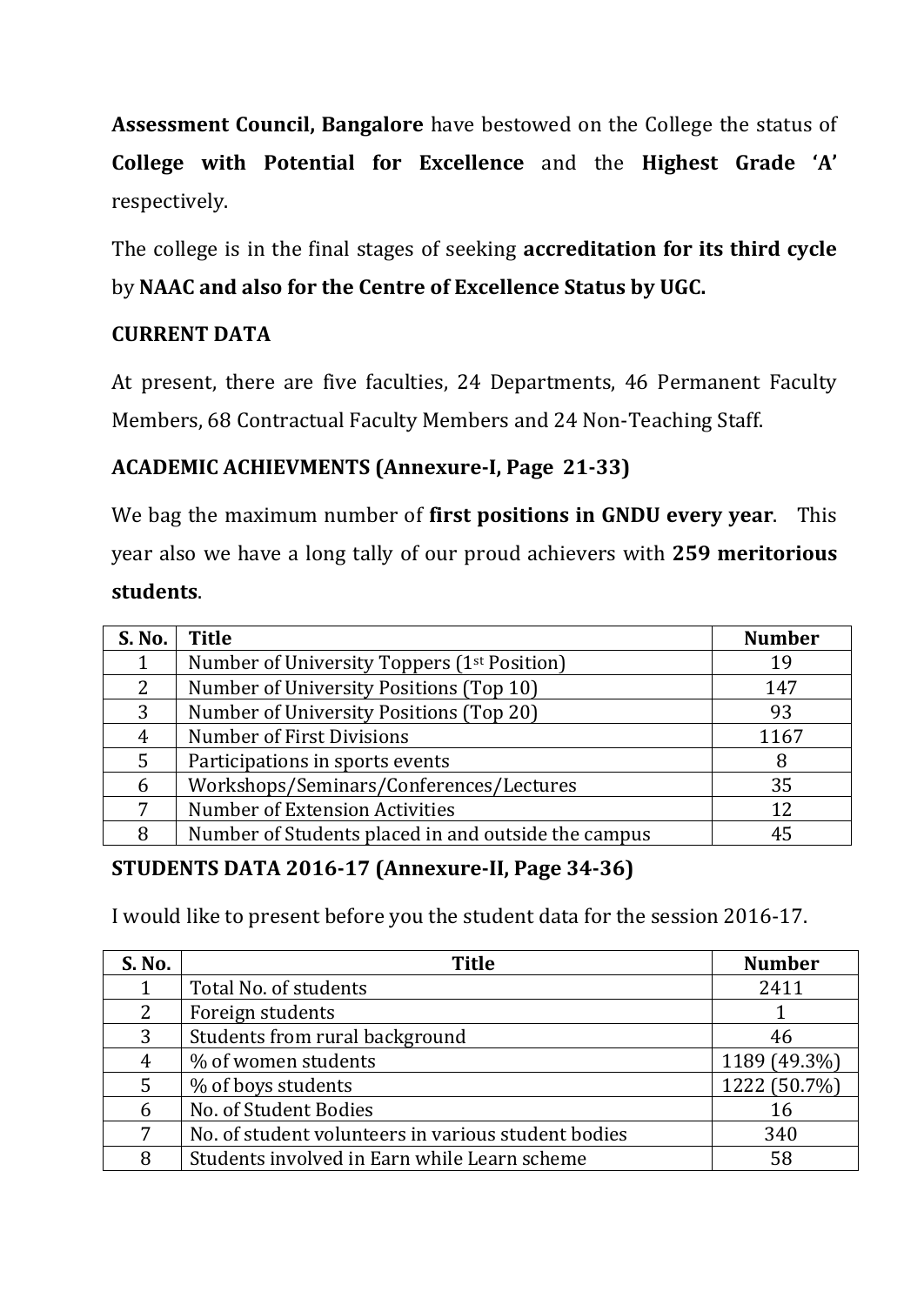| No. of students participating in Youth Festivals      |  |
|-------------------------------------------------------|--|
| No. of students participating in International Events |  |

## **TEACHING FACULTY (Annexure-III, Page 36- 51)**

Apeejay is blessed to have one of the best teaching faculties. Our staff comprises scholars who are also recognized artists in their own fields, a rare combination. Our learned teachers are involved in research work and regularly participate in **Conferences, Refresher Courses, Seminars and Faculty Development Programmes.** It is a matter of gratification for our College when our faculty is able to fruitfully contribute towards higher research through their doctorates.

| S. No. | <b>Title</b>                                                  | <b>Number</b> |
|--------|---------------------------------------------------------------|---------------|
| 1.     | <b>Total No. of Teachers</b>                                  | 114           |
| 2.     | Total No. of Ph.D's and M. Phil's                             | 39            |
| 3.     | Teachers with NET/UGC cleared                                 | 36            |
| 4.     | <b>Research Scholars</b>                                      | 18            |
| 5.     | <b>Research Guides</b>                                        | 5             |
| 6.     | Teachers with publication of Books                            |               |
| 7.     | <b>Members of Academic Bodies</b>                             | 18            |
| 8.     | Publications in International Journals                        | 2             |
| 9.     | Publications in International Seminars/Conferences/Workshops  | 7             |
| 10.    | Participation in National/International Exhibitions/Workshops | 68            |
| 11.    | Teachers who have been awarded and recognized                 | 8             |
| 12.    | Teachers engaged in consultancy services in India             | 13            |
| 13.    | Teachers who have attended Refresher / Orientation courses    |               |

## **A UNIQUE AMALGAMATION OF TRADITION AND MODERNITY**

The College offers a judicious yet rare blend of traditional and modern courses successfully under one roof. The traditional courses introduced during the inception of Apeejay College of Fine Arts coexist with a number of contemporary and hi-tech professional degree courses such as **Design with specializations in Interior, Textile and Fashion; Multimedia, Applied Arts, Visual Arts,**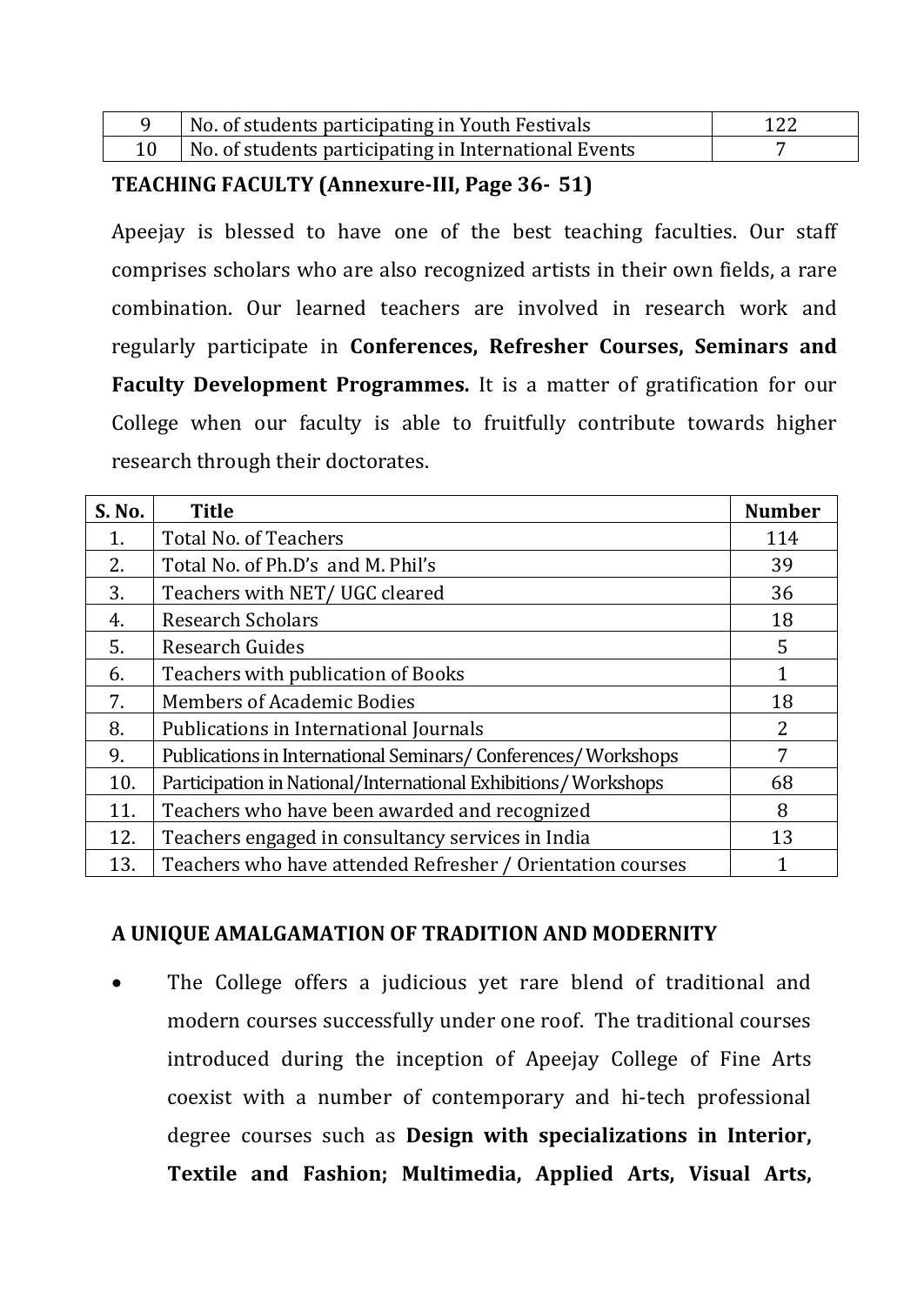**Performing Arts, Theatre and Stage Craft, E-Commerce and Digital Marketing, Social Sciences, Commerce, Computer Sc., Physiotherapy** to name a few. Recognizing our strength and potential, UGC has given us an opportunity to introduce some innovative courses pertaining to emerging areas which are highly in demand by the industry and the market. This year, we are all set to begin with a degree course in journalism at graduate level.

• Amidst the hi-tech and most modern teaching aids, Apeejay still retains its conventional **Guru Shishya Parampara** in its pristine forms in some traditional courses of Dance, Music, Fine Arts, Sculpture etc.

### **INFRASTRUCTURE**

The College has an impressive building with **E Classrooms, Smart Boards, Hi Tech Computer Labs, Conference Room, Video Conferencing Room, Art Gallery, Research Centre and a rich library.** We are indebted to Madam President for updating college's infrastructure at regular intervals. This year, the Conference Room of I.T. Block has been renovated. Apart from this, the extensive whitewash and painting of the building has made it stand apart in elegance and smartness. Moreover, the cemented flooring of the passages in the campus has been replaced with tiled flooring. The college's presence has been extended beyond the campus through its extensive involvement in **Swach Bharat Abhiyan.** The flyover near the college has been given a new look by the College and it bears Apeejay's name also. The College has created a green belt near the boundary wall to beautify the surrounding area. Plantation has been done inside the College campus also. The **Eco Club of the College** is maintaining a **Herbal Garden**.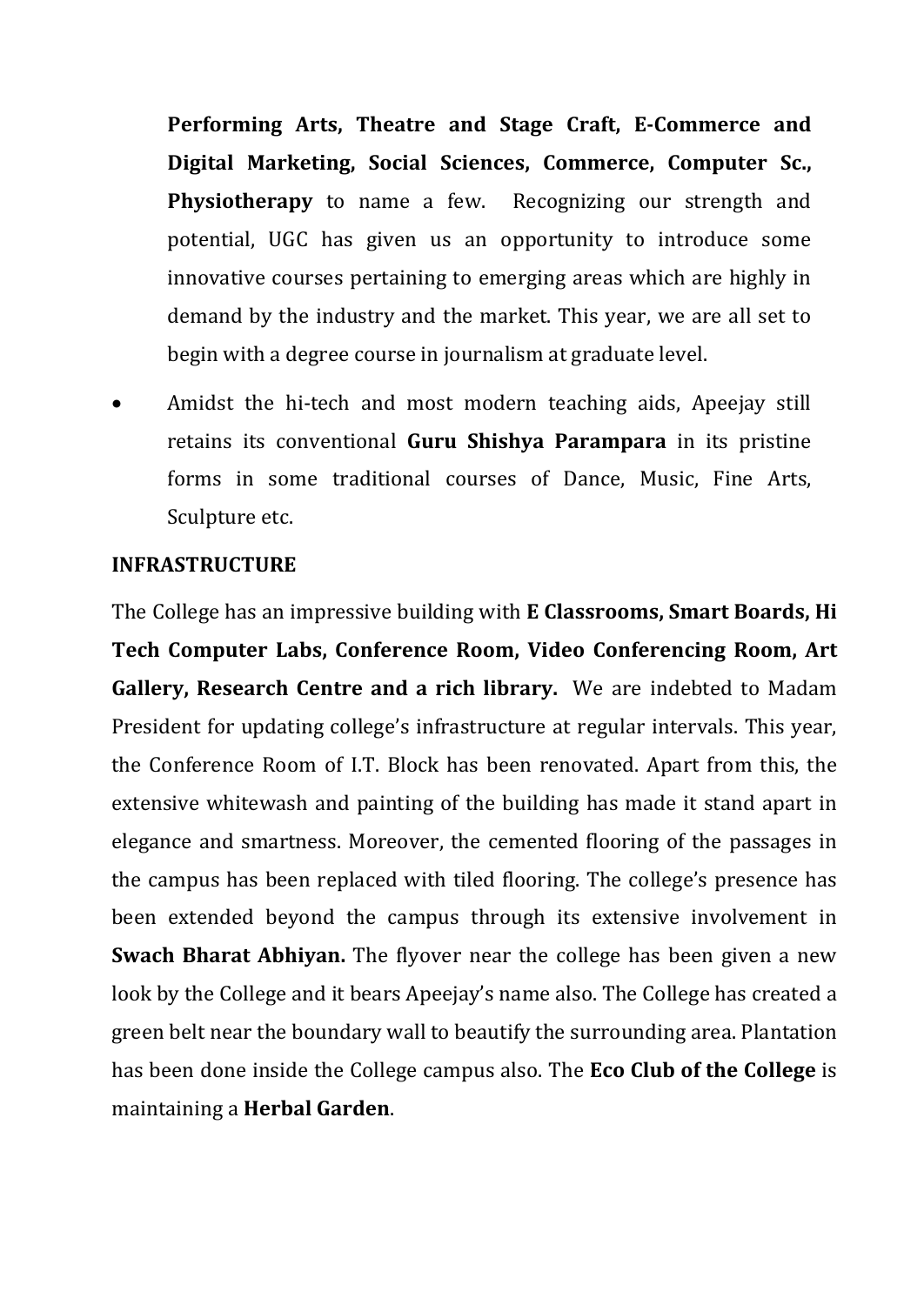## **LIBRARY**

The college's library has a rich collection of books, journals, magazines that is regularly upgraded and expanded. The college has provided the students and teachers with facility to research through its membership of NLIST (Inflibnet) which has e-books and e journals in its database. LCD monitors have been made available for the students to access UGC Programmes in working hours.

| Books as on 31.3.2016   |   | 14,624         |
|-------------------------|---|----------------|
| Addition during 2016-17 |   | 604            |
| Total                   |   | 15228          |
| <b>Book Bank</b>        |   | 1102           |
| Journals                |   | 35             |
| E Journals              | t | Through N List |
| <b>Magazines</b>        |   | 49             |
| Newspapers              |   | 18             |
| CDs/DVDs                |   | 237            |
| Audio Library           |   | 5000           |

### **PUBLICATION OF REFEREED DEPARTMENTAL JOURNALS**

The college believes that quality research is needed to enhance the knowledge base in every subject and to contribute meaningfully towards research the college brings out four annual research journals. **Ambrosia** by the Department of English, dedicated to the Literature, Performing and Visual Arts; **Envision** by the Department of Commerce; **Descriptio** by the Department of Design; and **Apeejay Journal of Computer Science and Applications** by the Department of Computer Science are all devoted to promoting quality research. Out of these, two journals are available online. The journal by Department of Computer Science has 0.676 Global Impact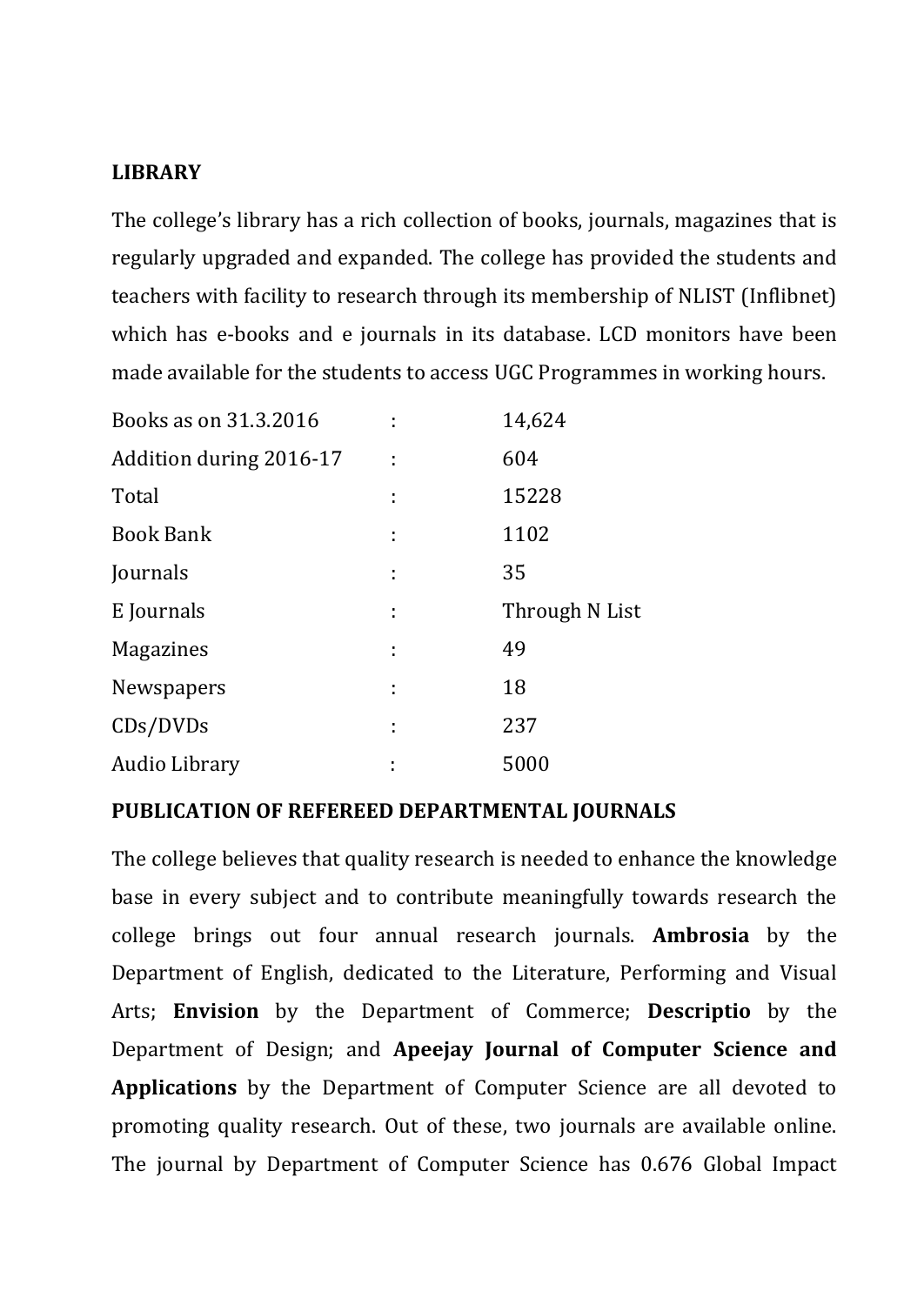Factor and according to Google Scholar the Impact Factor is 1.25. According to International Standard Indexing (ISI) the journal by Department of Commerce has the Impact Factor of 1.327.

## **CHAMPION IN YOUTH FESTIVALS (Annexure-IV, Page 51-52)**

True to its winning streak and victorious legacy, In this session also Apeejay College of Fine Arts has emerged as a Champion in Youth Festivals at Zonal and Inter Zonal Level. We have created history by bagging the GNDU Youth Festival Championship for the 17th time beating 75 colleges affiliated to GNDU. It has stood **first** in 22 items, **second** in 9 items and **third** in 1.

- At the National Youth Festival, our college represented GNDU in 8 items out of which 5 were placed first, 2 were second and 1 was third. The college was instrumental in bagging Music Trophy and Overall Runners Up Trophy for the University.
- The College was selected by Ministry of Cultural Affairs, India to represent the country in the **10th South Asian University Festival (SAUFEST)** which was organized at Devi Ahilya Bai University, Indore from 28th February to 4th March 2017 by the Association of Indian Universities' (AIU). The college gave praise worthy performances in Music, Dance and Fine Arts category.

# **INTERNATIONAL COLLABORATIONS AND PROGRAMMES (Annexure-V, Page 52-53)**

I would again express my gratitude to esteemed **Madam President** who has provided a global exposure and uplift to our Institution through fruitful **International Collaborations and Exchange Programmes** in the fields of **Performing Arts and Design** involving both students and faculty.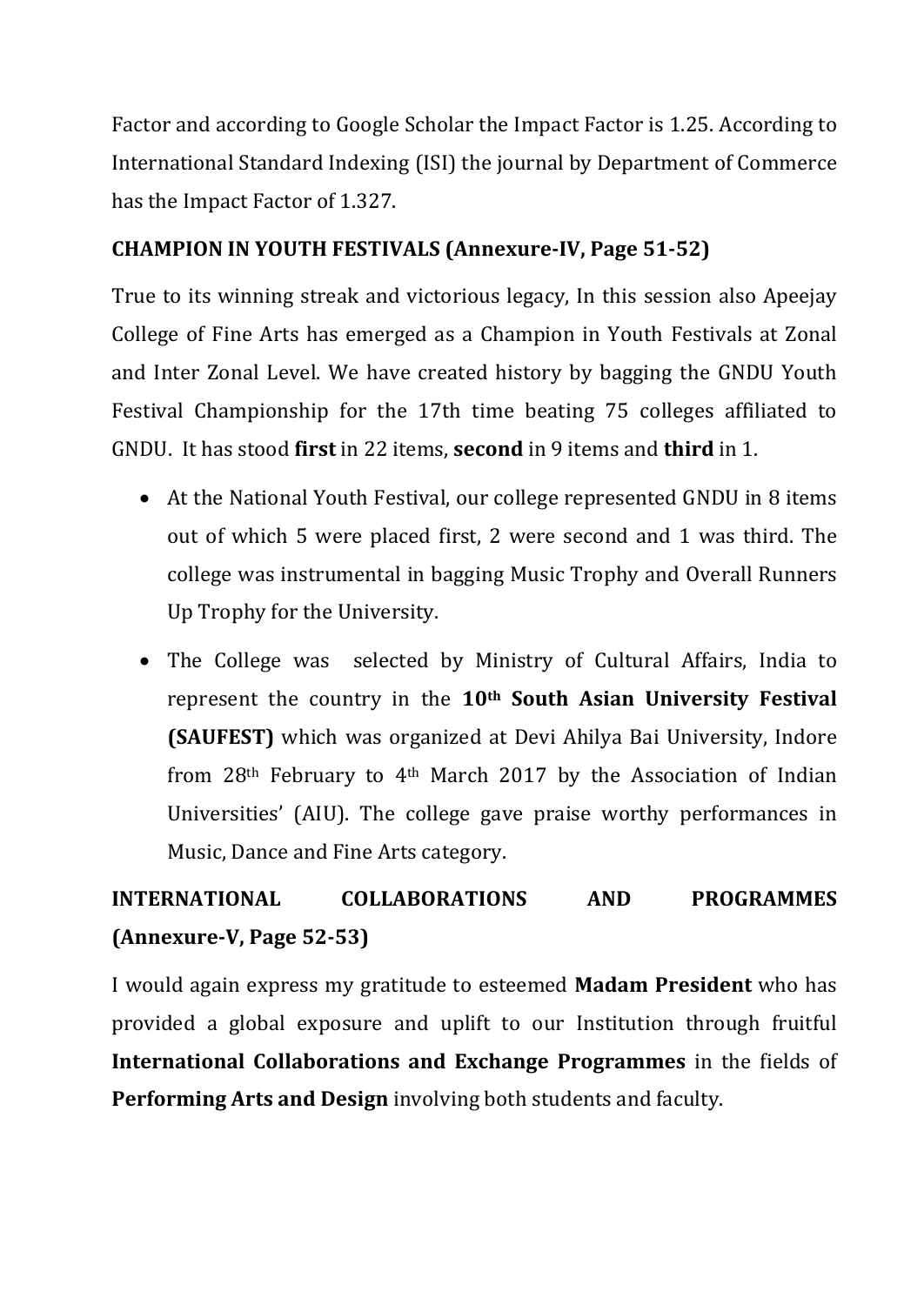Over the last few years, Apeejay has entered into collaborations for **Academic and Cultural Exchange Programmes** with prestigious foreign Universities and Institutes viz **Willem de Kooning Academy, Rotterdam, Netherlands, Codarts Rotterdam—International Centre of Performing Arts (Netherlands), Chengdu Textile College, China, National University of Singapore Research Institute, China and Khalsa Association, Singapore.** Delegates from these Institutes have visited Apeejay and our students have also visited these Institutes for Exchange Programmes. Such cross-cultural programmes go a long way in fostering a global culture which eventually leads to the formation of world class citizens. This is what Apeejay aims at creating- -world class students rooted to their culture.

Again I would post the worthy board members with the **International Design Week V** which successfully concluded on **5th March 2017**. **Reputed designers from Netherlands and Belgium** contributed their expertise, skills and experience through designs and creativity towards creating a **Smart City-** a project being envisioned by every Indian today. Their valuable suggestions and fruitful ideas along with the enthusiastic participation of our students and delegates has given a fillip to this upcoming project in its own artistic and stylish way. 200 students of the College framed 20 groups and created 20 oneminute C.Ds. highlighting their concept of a Smart City.

### **APEEJAY'S ALUMNI (Annexure VI, Page 53-54)**

Apeejay College's list of successful alumni is increasing every year.In the world of Celluloid, Television and Glamour some of our students who have made a name for themselves are **Kapil Sharma, actors Karan Kundra, Sugandha Mishra, Surbhi Jyoti, Gunjan Walia, Singers Jasbir Jassi and Yuvraj Hans and models Seep Taneja, Nitin Chauhan** to name a few. Punjabi singers Akhil and Gurnam Bhullar are making waves in the music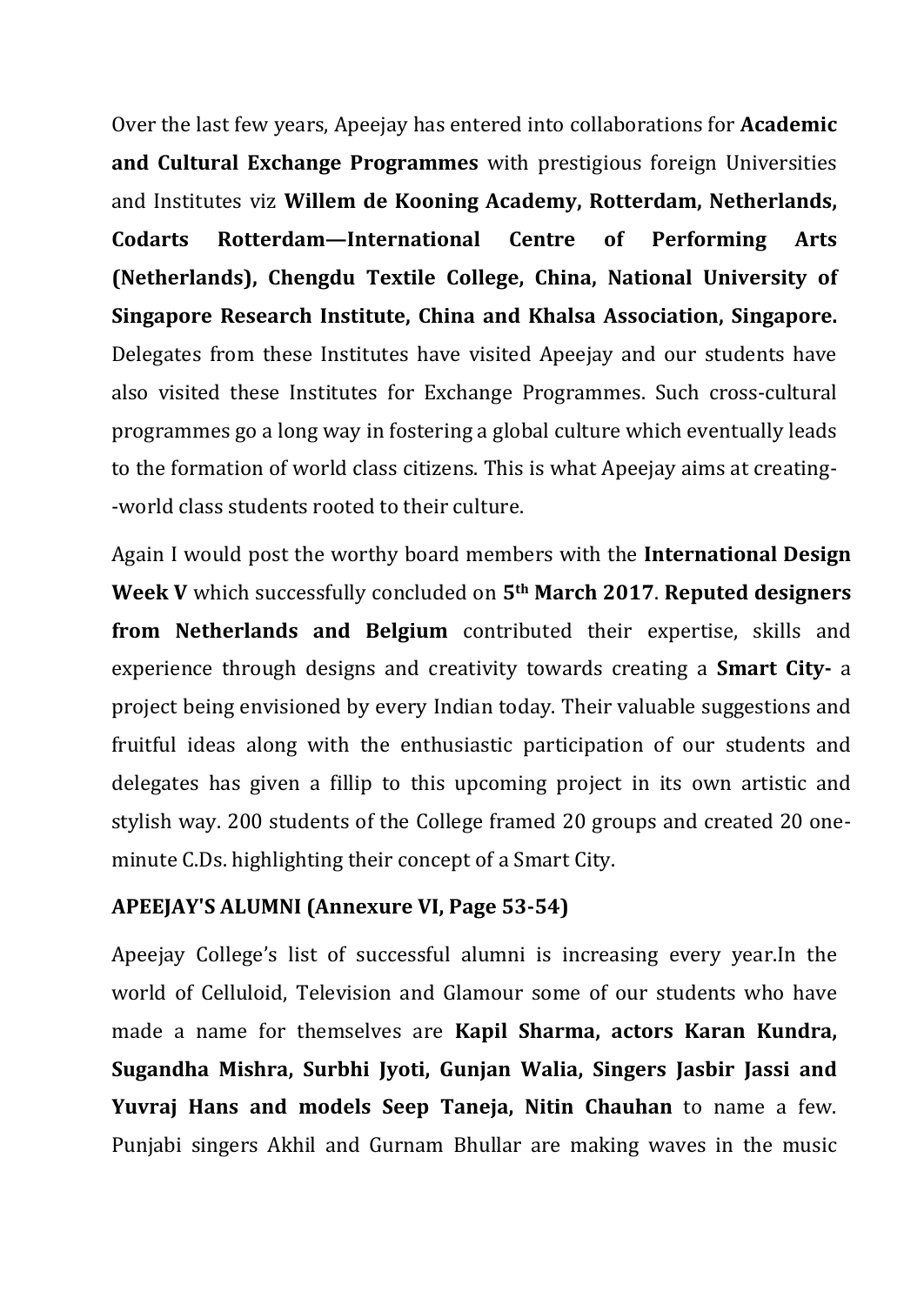industry. Our alumni have also been bringing laurels to their alma mater by doing exceedingly well in other fields such as **Administrative Services, Banking, Marketing, Teaching, Photography and Physiotherapy etc.**

## **INTERDISCIPLINARY APPROACH**

Apeejay's tradition of fostering an interdisciplinary approach adds to the richness of the academic and cultural fabric of the College. A stimulating atmosphere is thus generated for the students with most befitting results as can be seen in the host of outstanding activities arranged by the different departments of the college working together in perfect synchronization and creating wonders on the stage of Apeejay and on other platforms outside the College. Students from any stream can get knowledge from any department in their free periods. This interdisciplinary flow of knowledge ensures a cutting edge for our students enabling them to carve a successful niche for themselves in the competitive world.

# **WORKSHOPS/SEMINARS/CONFERENCES/LECTURES (Please refer to Annexure I (6) Page 30-32)**

The college organizes numerous activities for holistic development of the students such as Workshops, Seminars, Conferences, Lecture Cum Demonstrations, Inter College Competition, Industrial Visits and Educational Trips on regular basis in every session.

### **EXTENSION ACTIVITIES**

The college believes that apart from imparting education, it also has a responsibility towards the society. The different bodies of the College regularly organize activities that are aimed at fulfilling this social obligation. In this session too, the college was actively involved in numerous activities such as **Blood Donation Camp, Swachtta Diwas Celebration, Tree Plantation**. Moreover, the Department of Design is involved in beautification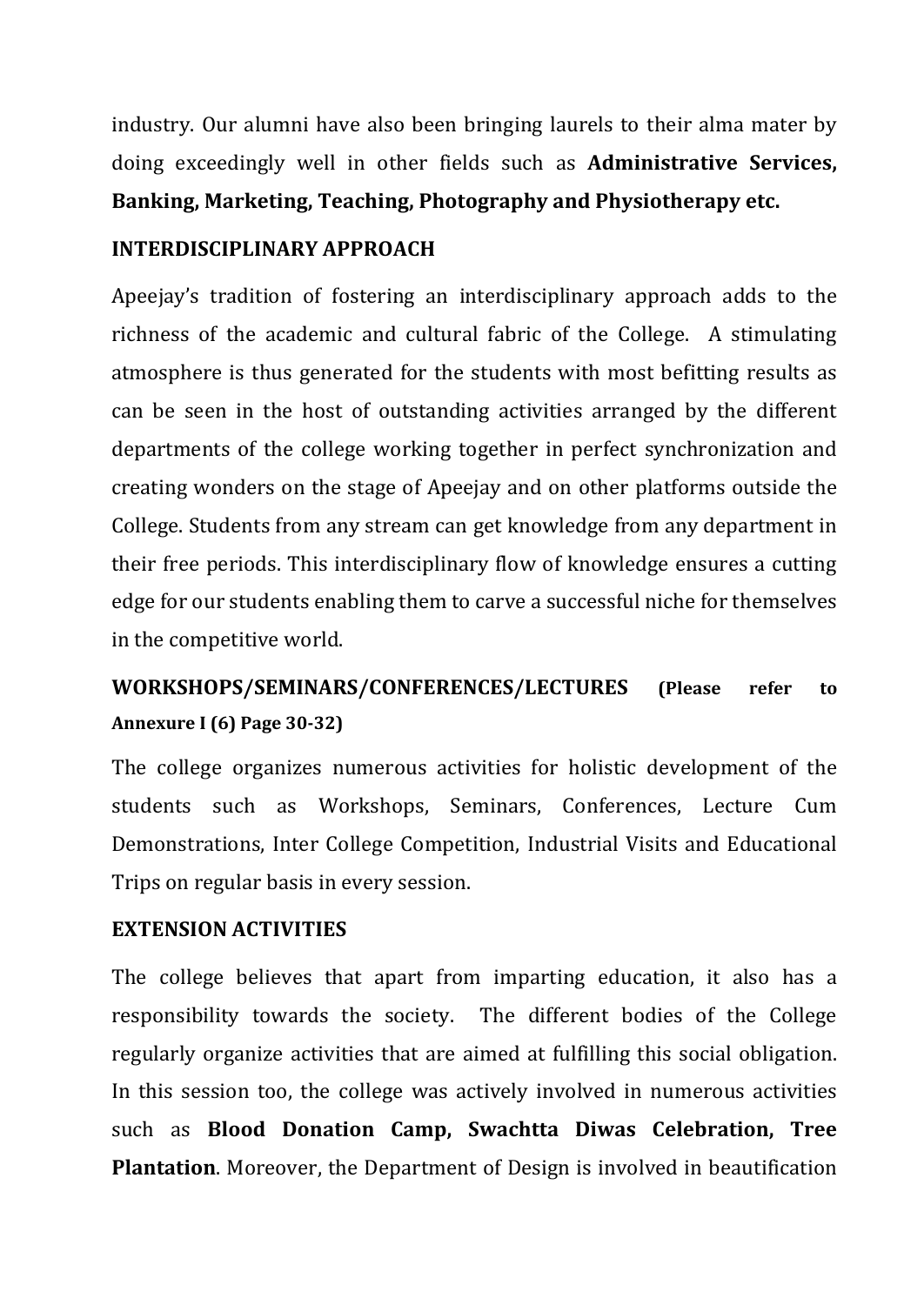of entrance of Jalandhar City Railway Station. This session, the NSS Wing of our college is working on '**Mission Education**' under which the volunteers and teachers are giving free coaching to the needy children of the economically weak families up to class X.

## **A PROMOTER OF INDIAN ART AND CULTURE (Annexure-VII, Page 54-58)**

Apeejay is devoted to **promoting, propagating and preserving** Indian Art and Culture through various College events. Here, I would like to make a special mention of a few of the Mega Events organized in our college in this session.

## • **Diwali Mela**

The Departments of Design, Applied Arts and Fine Arts organized DIWALI MELA-16 from 21st to 23rd October, 2016 at Virsa Vihar, Jalandhar. The Deputy Commissioner, Jalandhar inaugurated the Mela and appreciated Apeejay's endeavours in promoting our heritage. The exhibition showcased a variety of Designer Products and Accessories like Fashion Clothing, Home Merchandising Articles like Furniture, Lamps, Wall Hangings, Clocks, Tapestries, Murals and Exclusive Diwali Products like designer candles, decoration items etc. skillfully made by our young designers. Mela was a great success and received an enthusiastic response from the Jalandharites. In fact, it has become another much awaited event for the City.

## • **Lavanya 2017**

The exclusive designers' pageant which celebrated the exotica of Indian Heritage on 5th March 2017 was marked with thunderous success. The Show focusing on **Make in India** highlighted over 120 costumes created by our budding designers from Indian Fabric adorned with traditional Indian Embroidery. Our designers worked very hard and visited the skilled craftsmen for capturing the finer nuances of their craft. The result was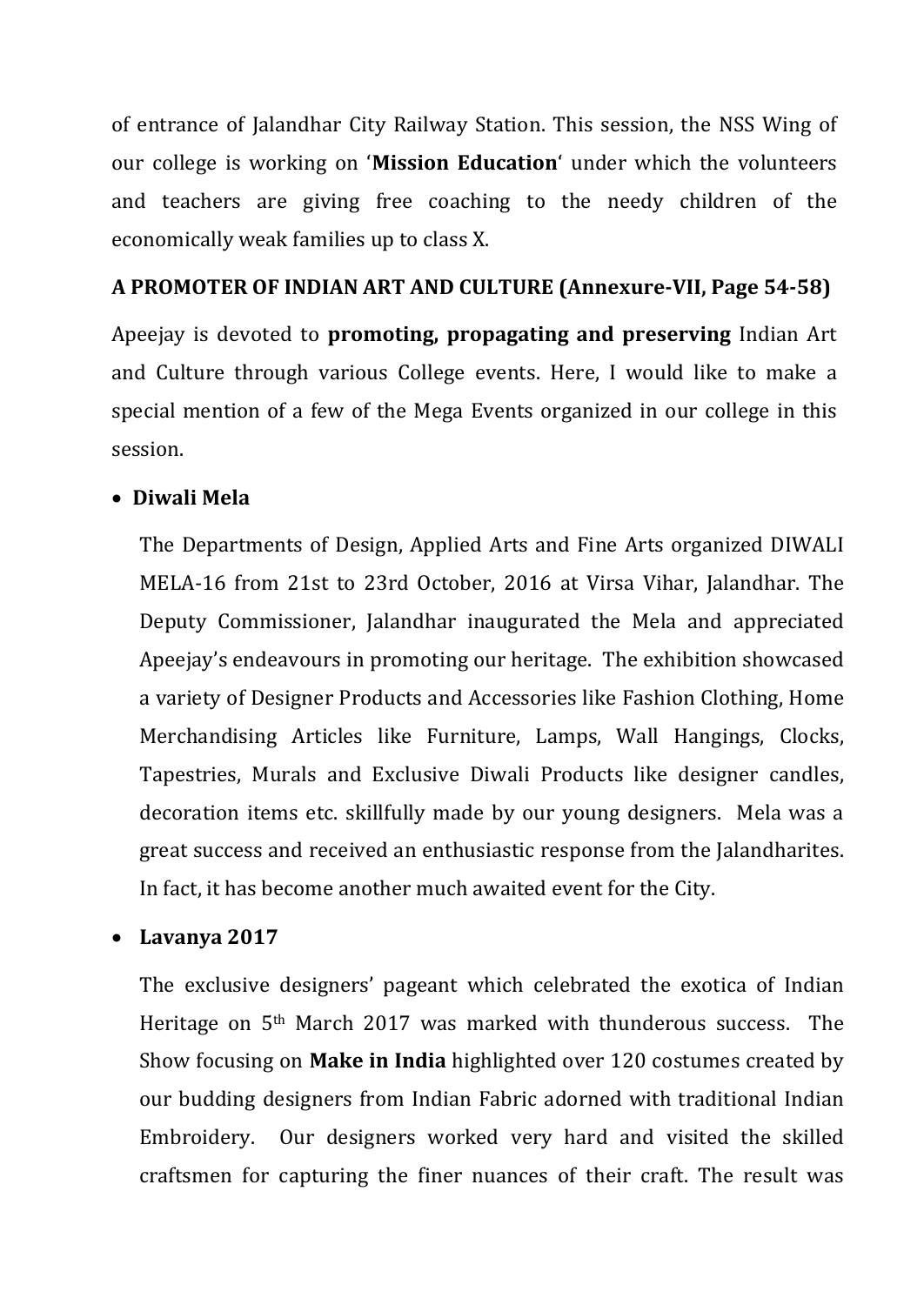amazing with the student models displaying the grace and perfection of professional models on Apeejay's stage. The makeup and hair styles were done by our own students from the Department of Fashion Makeovers. The judges for the Show were themselves famous designers and models. There was a faculty round also and the delegates from Netherlands and Belgium who were here for the Design Week stole the Show with their enthusiastic participation, all dressed in Indian costumes. More than 800 people witnessed the spectacular event.

#### • **International Women's Day**

The Mega Event dedicated to Mrs. Sushma Paul Berlia was celebrated with warmth and gusto on 8th March 2017 though we missed Madam Berlia's valuable presence throughout. **Dr. Lavlin Thadani** who is an award winning **film actor, writer, director & poet and Dr. Shruti Shukla, Deputy Director, [State Council of Educational Research & Training,](http://www.scert.mizoram.gov.in/) Punjab were the Special Guests for the occasion.** An exhibition displaying the creativity of distinguished women artists from across the country which was put up in the Art Gallery was a collaborative venture of **WE-A Group of Dedicated Artists and Apeejay**. 12 of Apeejay's young **empowered women entrepreneur alumni** were also honoured on the occasion. Some of our present students were also honoured for their **commendable contribution to the College and Cultural Activities** promoting the rich art and craft of India**.**

• Ours is the only Institution in the region where the rarest classical instruments and gharanas which are on the verge of extinction in Punjab are promoted in the class rooms as also in the cultural programmes. This apart the fast fating crafts like Nakodar Durries and Punjabi Jutti are also promoted.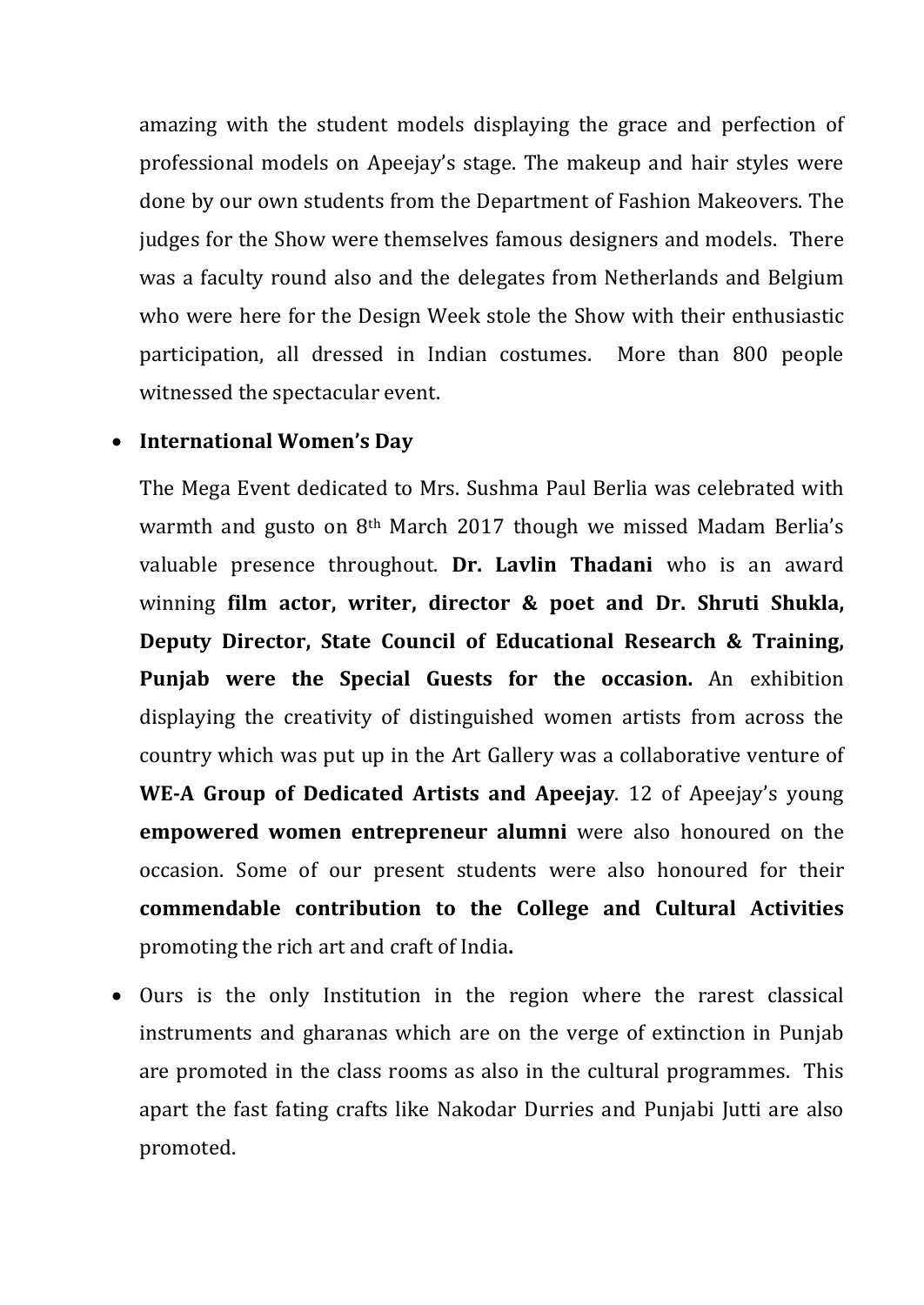• Our College has been promoting Indian culture abroad also. Our students and faculty have been invited to perform at China, Singapore and Netherlands.

## **STUDENTS ACHIEVEMENTS (Annexure-VIII, Page 59)**

Here I would like to cite a few examples of the students who have done exceptionally well in their respective fields and have brought laurels to Apeejay in this session.

- Satwinderpal Singh, Student of M.A. (Music Vocal) has the rare honour of becoming an **A Grade Artist in Sarangi** at such a young age with All India Radio. As an artist he performed at noted **Harivallabh Sangeet Sammelan** with established artists.
- Aman Sharma, Gurukaranbir Singh, Giriraj Singh and Rishabh, students of B.M.M. won first prize in **National Dada Saheb Phalke Film Festival** for **Best Documentary film named "The Valley of Living Gods".**
- Shivani Joshi, Student of M.A. (Dance) got **scholarship of Rs. 30,000/- per month to learn Kathak through ICCR (Indian Council and Cultural Relation) at Kathak Kendra, New Delhi.**
- Manpreet Singh, Student of Department of Design was **awarded cash prize of Rs. 11,000/- and certificate by Lalit Kala Akademi, Chandigarh for participating at State Level Competition** under the category (Graphics; Woodcut Relic/ Printing)
- Aashima, Student of B.A. (Hons.) Psychology got admission in renowned **Forensic Sciences University, Gandhinagar for pursuing Master's degree in Forensic Psychology.**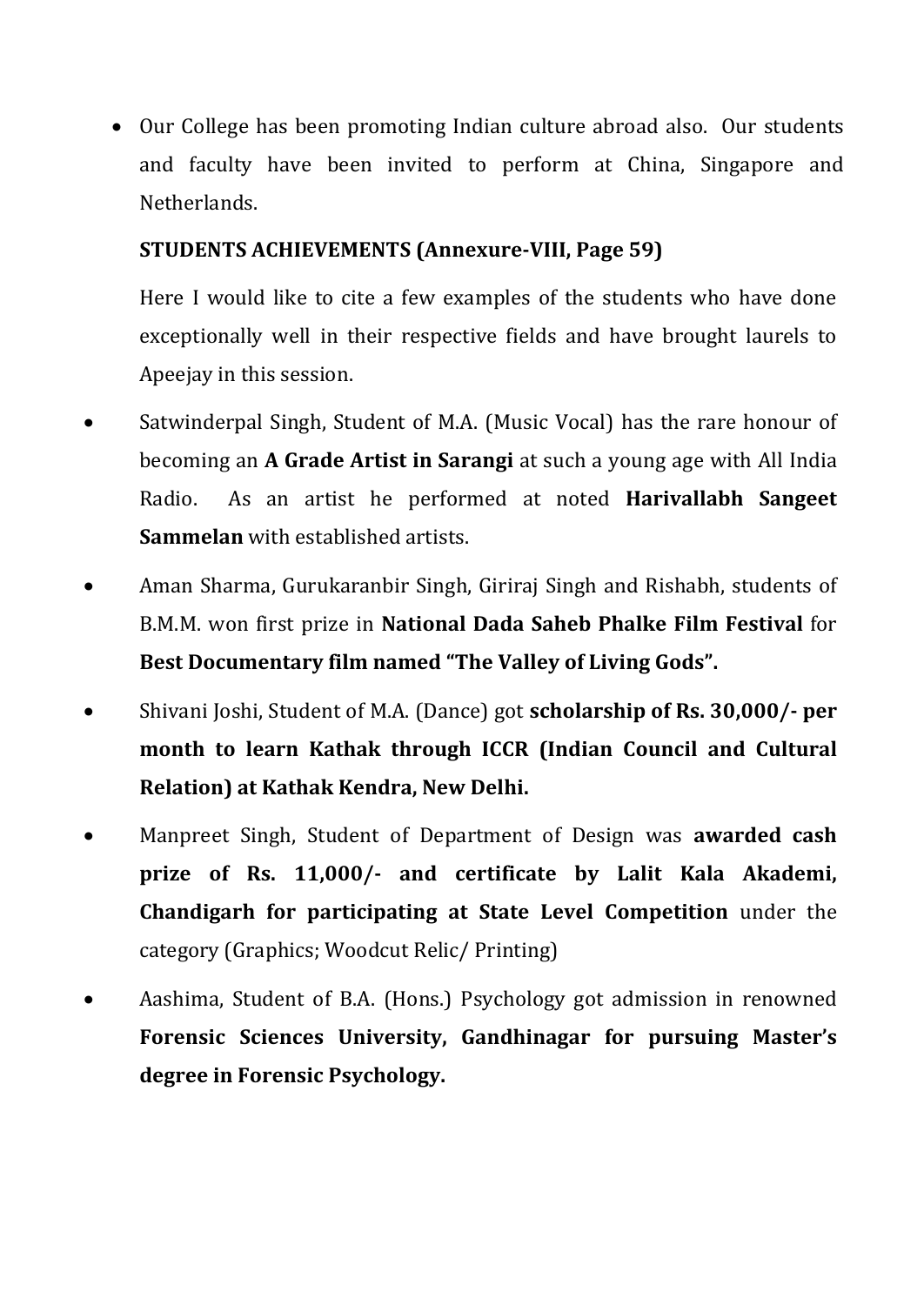• Manpreet Kaur, Student of Department of Design Sem. III **won a cash prize of Rs. 2500/- in Graphics at 3rd State Art Exhibition (Student category).** 

## **INTERNATIONAL RECOGNITION TO OUR STUDENTS**

- Kunwar Singh, Student of B.M.M. won **First Prize in International Film Making Competition organized by Sikh Net Film Festival in USA** and was awarded cash prize of 1000 US dollars.
- Sargam Nanda, Student of Department of Design got **admission in prestigious George Masion University, USA for pursuing Master's Degree**.
- The paintings of four of the following students of Fine Arts got selected for the exhibition at **International Fine Arts Students' Congress** held at **Maltepe University, Istanbul on 16th to 17th March 2017.** 
	- (i) Kamal Kaushal, M.A. (Fine Arts) Sem. III
	- (ii) Rupa Johal, M.A. (Fine Arts) Sem. III
	- (iii) Paramjit Kaur, M.A. (Fine Arts) Sem. III
	- (iv) Gurpreet Singh, B.A. Sem. IV
- **20 Members of Apeejay** have been invited by Singapore Khalsa Association to perform at Baisakhi Mela in Singapore to be held from **14th April to 16th April 2017**.
- **It's a matter of great pride** for Apeejay that delegates from Netherlands and Belgium purchased **three works of Art** which were displayed in the College Art Gallery. These included **two Pen Illustrations** of **Sydney and Los Angeles** created by **Giri Raj Singh from Multimedia Sem. VIII** and **Leo, a wood cut print** created by **Abhrayroop Singh from B.D. Sem. IV.**